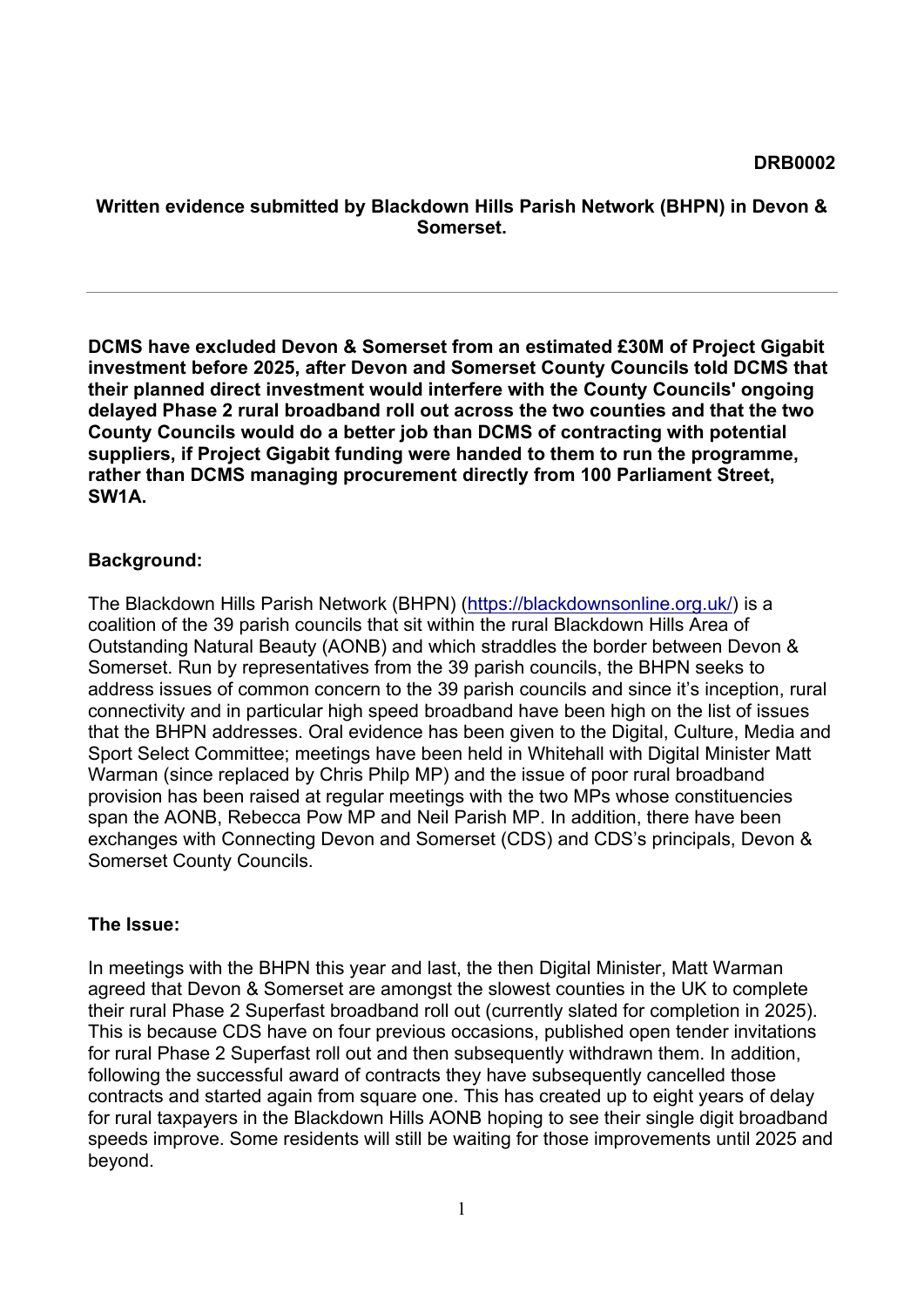When the first two tranches of £1.2B Project Gigabit investment were announced by the then DCMS Minister, Oliver Dowden on March 19, 2021 (since replaced by Nadine Dorries MP), it was hoped that rural Devon & Somerset would benefit from this BDUK managed ultrafast broadband infrastructure investment, but Devon & Somerset are unique in the south west of England having been excluded from both tranches of funding before 2025, announced on March 19. The surrounding counties of Cornwall, Dorset, Wiltshire, Gloucestershire and Hampshire will all benefit from Project Gigabit investment before 2025, estimated at an average of £15M per county.

The March 19 announcement followed a call for comment issued by DCMS on December 22<sup>nd</sup>, 2020 to their document "Planning for Gigabit Delivery in 2021", which included draft Project Gigabit large and small deployment areas in both Devon and Somerset. By the time the first two trances of Project Gigabit investment were announced on March 19 by Oliver Dowden, those draft deployment areas in Devon & Somerset before 2025 had been removed from the programme.

The BHPN submitted a Freedom of Information request to DCMS in April 2021 for a copy of the response made by Devon & Somerset County Councils to the Dec 22 Planning for Project Gigabit publication. From this, the BHPN learned that Connecting Devon & Somerset officer Phil Roberts made a submission on behalf of CDS and the two county councils on January 22nd 2021. That submission challenges the wisdom of DCMS running Project Gigabit procurements centrally, claiming that such procurements would interfere with CDS's delayed Phase 2 rural Superfast procurements and asserts that if DCMS hands Project Gigabit funding to CDS for the two counties, they would do a better job of Project Gigabit roll out than DCMS could do by contracting directly with suppliers.

It was hardly surprising therefore that Oliver Dowden excluded Devon and Somerset from the first tranches of Project Gigabit funding before 2025 in his announcement of March 19, although no-one in DCMS, CDS, BDUK, Devon CC, Somerset CC or our MPs will confirm that Phil Roberts submission caused DCMS to exclude Devon and Somerset from this first £1.2B of Project Gigabit investment. This is in marked contrast to how Dorset Council (and many other county councils) responded to the Planning for Gigabit Delivery in 2021 document saying "How much investment can we get?" and "How soon can we get that investment?".

Subsequent meetings with Devon and Somerset MPs, the then Digital Minister Matt Warman and BDUK officers have all resulted in platitudes but no change to DCMS's plans to exclude Devon & Somerset from Project Gigabit investment before 2025.

Following the UK's departure from the EU and the removal of EU State Aid Rules, Project Gigabit contracts will be let and managed centrally from DCMS/BDUK in London for the whole of England, unlike the Superfast contracts which were required by the EU to be let and managed by county councils, funding being provided by DCMS. More than ten years ago, Devon & Somerset County Councils created Connecting Devon & Somerset to let and manage broadband procurements for the two counties, making their Superfast contracts the biggest broadband contracts in England, a fact frequently repeated by CDS, but as confirmed by Matt Warman they are also the slowest programmes in England to complete their Phase 2 rural broadband roll out.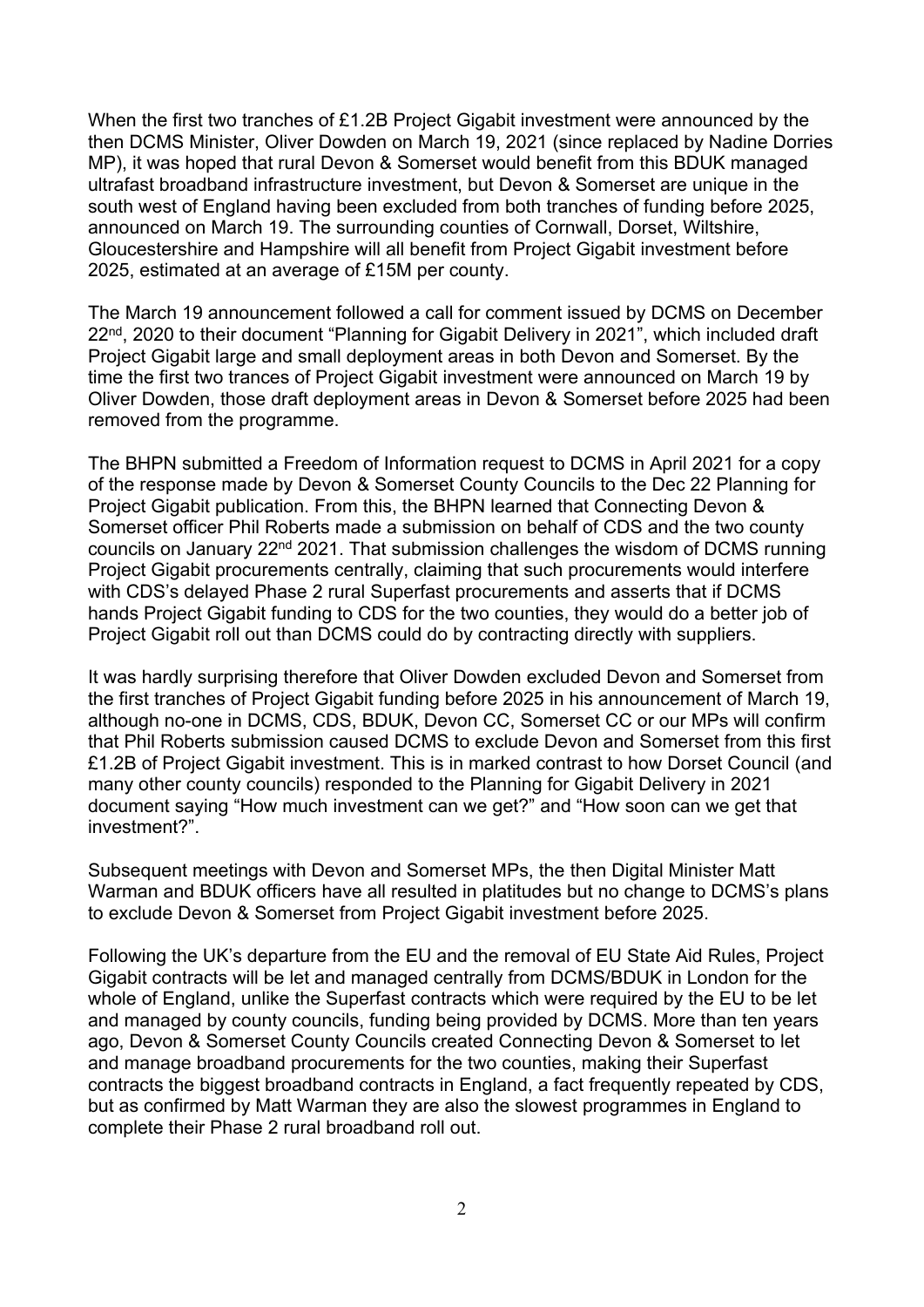The consequence of Project Gigabit procurement being carried out centrally by DCMS is that CDS will be out of the loop on Project Gigabit procurement and they loose their reason for existence once Phase 2 rural Superfast contracts are completed. This fact does not seem to worry other counties such as Dorset. The comments made by CDS in response to the December 22 draft for Project Gigabit delivery in 2021 indicate that CDS and the two county councils put their need for CDS to continue in existence and own and manage Project Gigabit contracts above the need for improved broadband connectivity for Devon and Somerset taxpayers. (See Appendix)

Pro-rating the £1.2B Project Gigabit investment up until 2025 by population suggests that Dorset will receive £13.8M of Project Gigabit investment, Cornwall £13.8M, Wiltshire £11.6M and Gloucestershire £15.6M. Whilst Devon & Somerset will now get nothing from this £1.2B programme before 2025 it seems likely that had Phil Roberts January 22 submission to DCMS been as positive as Dorset's was, Devon & Somerset could possibly have received an additional £30M of broadband investment focused on rural areas before 2025.

#### **The way forward.**

As stated above, raising these issues with our MPs, with DCMS Ministers, and with Devon and Somerset County Councils has only generated platitudes but no Project Gigabit broadband investment for the two counties before 2025 as will now happen in all neighbouring counties. This highlights a failure of our democracy. Elected MPs, Ministers and Councillors have listened sympathetically to these concerns, however it is clear to the apolitical BHPN that being members of the same political party in Devon & Somerset, political tribalism prevents any "rocking of the boat" for like minded colleagues, be they in central or local government. Surely, such political considerations should be put aside when allocating critical infrastructure investment of this kind.

For the last 18 months, Coronavirus has made it clear to all of us how important broadband connectivity is, but in rural areas that connectivity is if anything more urgently needed than in urban areas, public transport in rural areas being all but non existent and many critical services, including GP access, having migrated on line. It is however in just such rural areas of Devon & Somerset that a turf war between central government and the county councils over who owns the Project Gigabit programme, has resulted in much needed additional broadband investment not taking place for the next four years in the two counties.

Unlike other Select Committees, the PAC, by tradition, is chaired by a member of an opposition political party and this gives the BHPN hope that today's PAC, chaired by Dame Meg Hillier MP, may act on our concerns and challenge the government's current exclusion of Devon and Somerset from Project Gigabit investment before 2025.

*This PAC submission was prepared by Graham Long on behalf of the BHPN. For additional information, please: Email: [grahamglong@gmail.com](mailto:grahamglong@gmail.com) or Tel: 07711 267697*

*\_\_\_\_\_\_\_\_\_\_\_\_\_\_\_\_\_\_\_\_\_\_\_\_*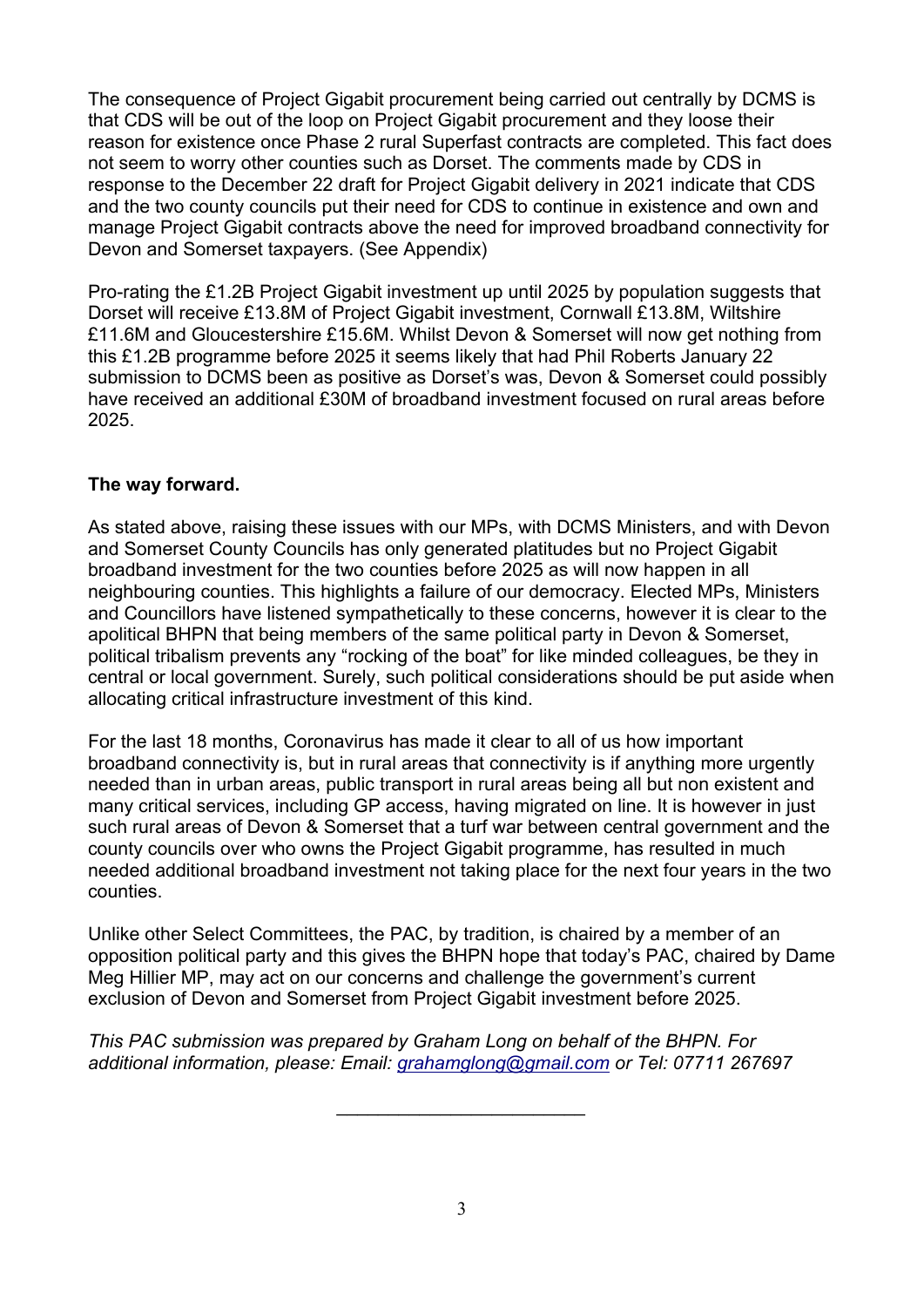## **Appendix.**

**Extracts from the January 22, 2021 submission to DCMS by Phil Roberts, CDS officer in response to the DCMS publication Planning for Project Gigabit Delivery in 2021.** (The full response is also now available on the CDS website at [https://www.connectingdevonandsomerset.co.uk/wp-content/uploads/2021/05/Gigabit-](https://www.connectingdevonandsomerset.co.uk/wp-content/uploads/2021/05/Gigabit-Delivery-2021-Consultation-CDS-response-2.pdf)[Delivery-2021-Consultation-CDS-response-2.pdf](https://www.connectingdevonandsomerset.co.uk/wp-content/uploads/2021/05/Gigabit-Delivery-2021-Consultation-CDS-response-2.pdf) )

*BHPN comments on each statement in blue italics.*

"A large procurement in this area poses a significant risk to both Truespeed's commercial rollout and the two contracts CDS has recently signed with them".

*Large procurement refers to BDUK Project Gigabit which CDS are claiming will pose a risk to both Truespeed's commercial plans and CDS's contracts with them.*

"…. this commercial rollout and CDS contracts cause a VFM risk to the large procurement" *CDS are saying commercial roll out and CDS's own contracts in this area represent a Value For Money risk to any Project Gigabit contract.*

"… once again the large-scale procurement poses a significant risk to the commercial viability of such plans."

*Large scale procurement refers to Project Gigabit which CDS are suggesting is commercially not viable*

"This proposal therefore poses a significant risk to these contracts…..these contracts would cause a VFM risk to the large procurement".

*CDS is saying Project Gigabit puts CDS contracts with Airband in Dartmoor at risk and the CDS contracts would represent a Value For Money risk to Project Gigabit.*

"These are certainly large contracts for full fibre infrastructure". *CDS question the wisdom of large fibre contracts – ergo "small is better"?*

"There is clearly a significant risk for these small procurement areas to overlap with CDS contracts".

*Having acknowledged that some Project Gigabit procurements are large areas, CDS also suggest small Project Gigabit contracts will overlap with existing CDS contracts.*

"These procurements could also undermine commercial investments operators might have".

*CDS again saying Project Gigabit will undermine commercial investment.*

"In terms of when would we like the procurements to start – assuming there is no overlap intended with our live contracts delivering gigabit capable solutions, we would say quickly to support our economy and communities. We do also see competition on labour within the civils market, and bid / delivery capacity within our current contracted supplier's areas of concern. Alternatively, the live contracts have scope to be added to through the national gigabit programme funds and which may make be a better option to consider to extend reach and accelerate delivery rather than running new bids through the DPS."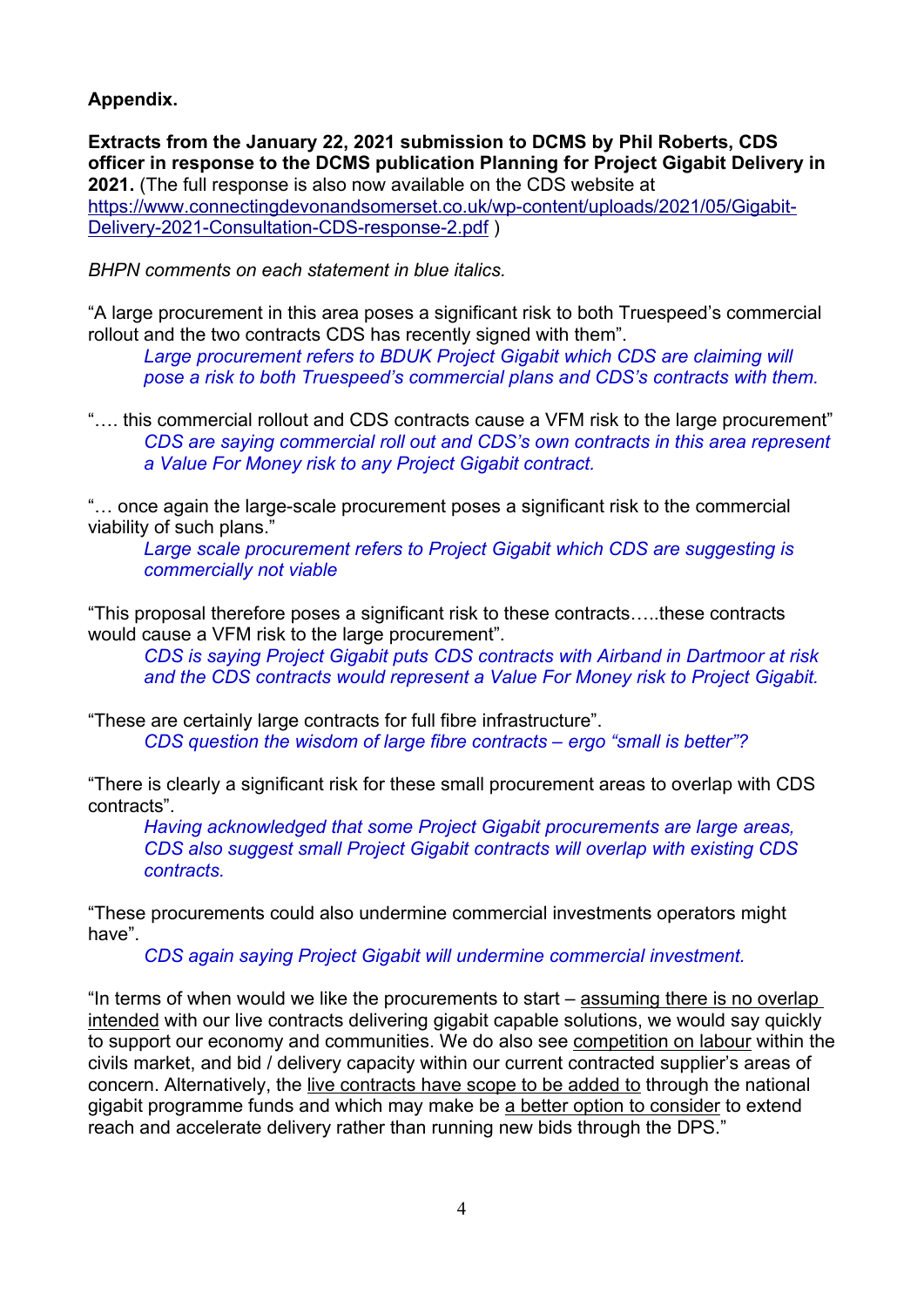*In saying "assuming no overlap intended" CDS believe BDUK may be attempting to undermine existing CDS contracts. CDS are saying that Project Gigabit will compete with CDS's live contracts for labour and that BDUK would do better to extend the existing CDS contracts rather than setting up new contracts using the new BDUK "Dynamic Purchasing System". The only way existing CDS contracts between CDS and their suppliers could be extended would be for BDUK to hand over the funding, letting and management of Project Gigabit contracts to CDS. NB: CDS's existing contracts only require suppliers to deliver 30Mbps, not 1,000Mbps*

"… unique nature of the CDS area"

*CDS think they are unique but they are no different from all other English counties.*

"CDS is quite unique in having such significant numbers of ongoing Phase 2 Superfast contracts (many of which only having started this year; all delivering full fibre to around 60k NGA White premises)"

*CDS is unique because it is the only operation in the UK where two counties have run the superfast broadband programme together – it is also unique in being the slowest, having had to put Phase 2 contract lots out to tender four times which is why many contracts only started this year. The logic being applied here is that because Devon & Somerset are slow at Phase 2 roll out the two counties must also be slow to be involved in Project Gigabit!*

"… being near to existing altnet networks, without risking competing and undermining our own interventions"

*Once again CDS is saying project Gigabit will risk competing with altnet commercial investment and CDS contracts.*

"… we are concerned the addition of such small-scale procurement areas in our patch" *Who said Devon & Somerset are CDS's patch? This suggest that CDS think they own the area and want to control who operates there.*

"We certainly wouldn't want such additional activity which no doubt altnets will feel obliged to bid for, being the straw that breaks the camel's back!"

*CDS are claiming to speak for the altnets who obviously would not want another supplier operating in an area that they may consider theirs (e.g. Truespeed and Airband), because they now have CDS contracts.* 

*"*It would seem far more logical in our opinion, given the unique nature of CDS and it's significant Phase 2 Full-fibre contracts, to work with us going forward to identify areas within the orange zones of the above map."

*CDS are saying that because Devon & Somerset are so unique BDUK would be better running Project Gigabit contracts via CDS rather than centrally.*

"CDS is very supportive of top up voucher schemes…….a proactive infill approach, resident-led but supported by CDS"

*No surprise that CDS love vouchers which transfer procurement responsibility from CDS and BDUK to the resident who knows nothing about procuring a fibre network whilst at the same reducing the workload on CDS!*

----- END -----